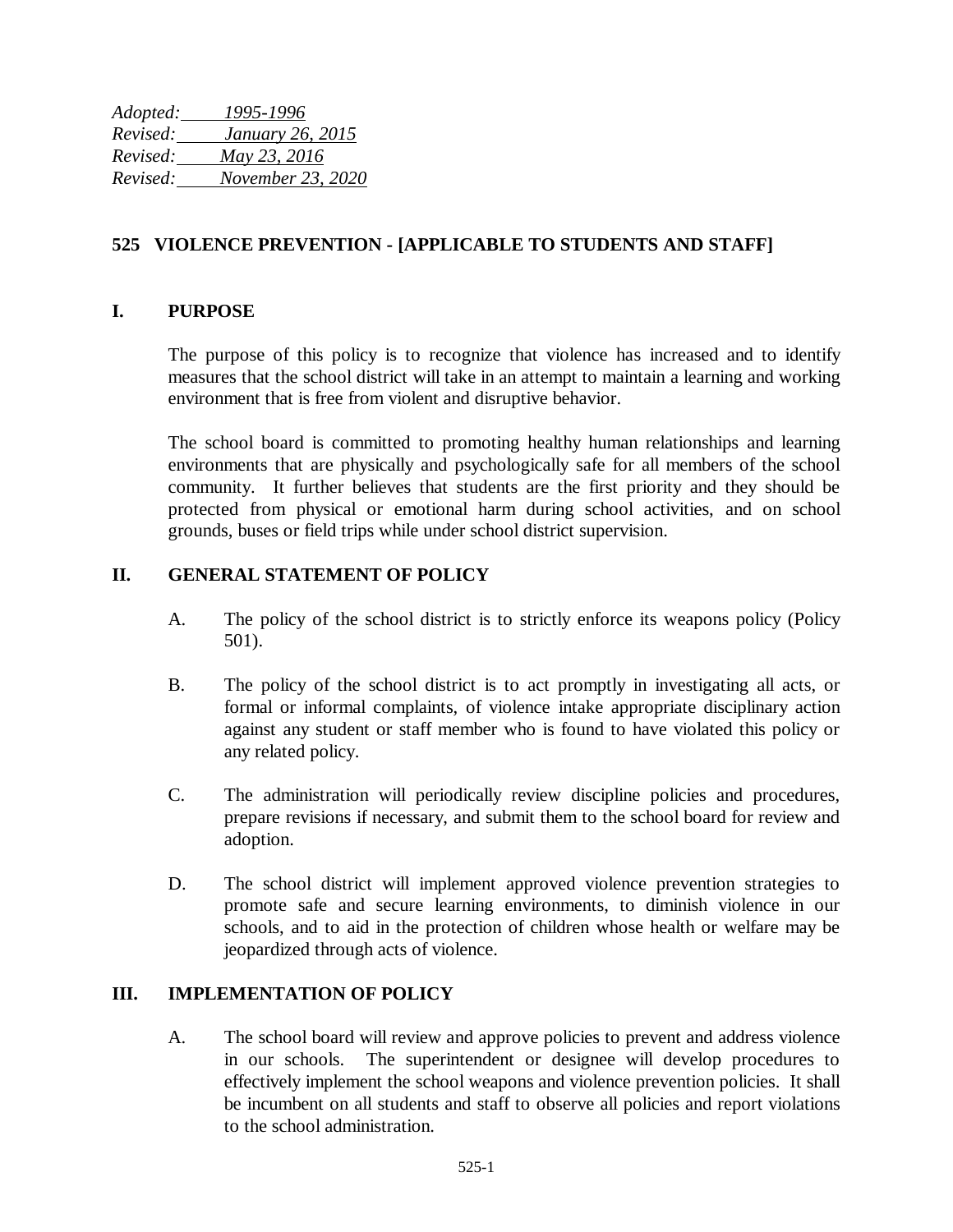- B. The school board and administration will inform staff and students annually of policies and procedures related to violence prevention and weapons.
- C. The school district will act promptly to investigate all acts and formal and informal complaints of violence and take appropriate disciplinary action against any student or staff member who is found to have violated this policy or any related policy.
- D. The consequences set forth in the school weapons policy (Policy 501) will be imposed upon any student or non-student who possesses, uses or distributes a weapon when in a school location.
- E. The consequences set forth in the school hazing policy (Policy 526) will be imposed upon any student or staff member who commits an act against a student or staff member; or coerces a student or staff member into committing an act, that creates a substantial risk of harm to a person in order for the student or staff member to be initiated into or affiliated with an organization, or for any other purpose.
- F. Students who engage in assault or violent behavior will be removed from the classroom immediately and for a period of time deemed appropriate by the principal, in consultation with the teacher, pursuant to the student discipline policy (Policy 506).
- G. Students with disabilities may be expelled for behavior unrelated to their disabilities, subject to the procedural safeguards required by the Individuals with Disabilities Education Act (IDEA), Section 504 of the Rehabilitation Act of 1973, and the Pupil Fair Dismissal Act.
- H. Procedures will be developed for the referral of any person in violation of this policy or the weapons policy to the local law enforcement agency in accordance with Minn. Stat. § 121A.05.
- I. Students who wear objectionable emblems, signs, words, objects, or pictures on clothing communicating a message that is racist, sexist, or otherwise derogatory to a protected minority group or which connotes gang membership or that approves, advances, or provokes any form of religious, racial, or sexual harassment or violence against other individual as defined in the harassment and violence policy (Policy) 413 will be subject to the procedures set forth in the student dress and appearance policy (Policy 504). "Gang" as used in this policy means any ongoing organization, association, or group of three or more persons, whether formal or informal, having as one of its primary activities, the commission of one or more criminal acts, which has an identifiable name or identifying sign or symbol, and whose members individually or collectively engage in or whose members engaged in a pattern of criminal gang activity. A "pattern of gang activity" means the commission, attempt to commit, conspiring to commit, or solicitation of two or more criminal acts, provided the criminal acts were committed on separate dates or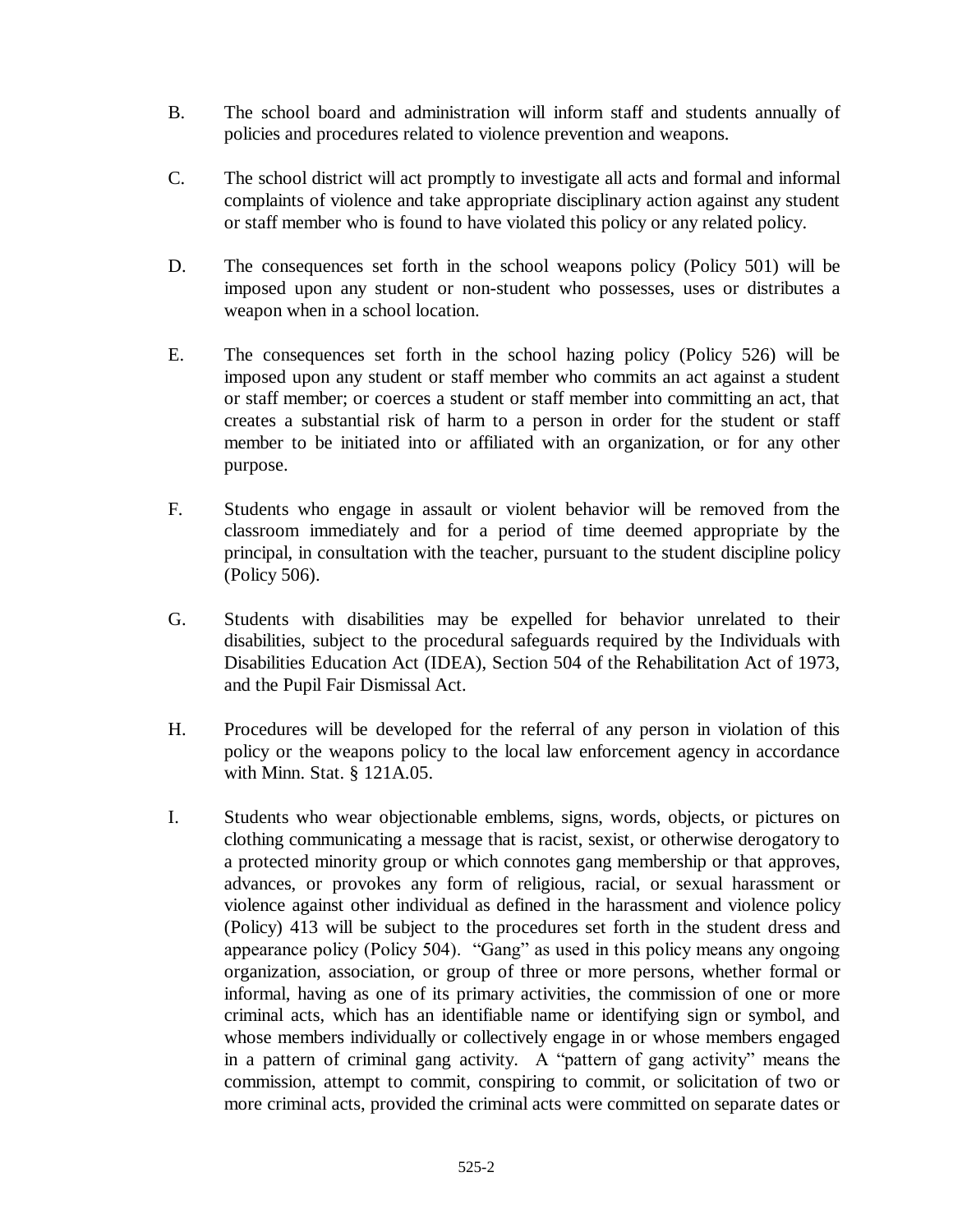by two or more persons who are members of or belong to the same criminal street gang.

J. This policy is not intended to abridge the rights of students to express political, religious, philosophical, or similar opinions by wearing apparel on which such messages are stated. Such messages are acceptable as long as they are not lewd, vulgar, obscene, defamatory, profane, denote gang affiliation, advocate harassment or violence against others, are likely to disrupt the education process, or cause others to react in a violent or illegal manner. (Policy 504).

# **IV. PREVENTION STRATEGIES**

The school district has adopted and will implement the following prevention strategies to promote safe and secure learning environments, to diminish violence in our schools, and to aid in the protection of children whose health or welfare may be jeopardized through acts of violence.

- A. Adopt a district crisis management policy to address potential violent crisis situations in the district.
- B. Provide training in recognition, prevention, and safe responses to violence, and development of a positive school climate.
- C. Coordinate a local school security review committee or task force comprised of school officials, law enforcement, parents, students and other youth service providers to advise on policy implementation.
- D. In-service training for personnel in aspects of reporting, visibility and supervision as deterrents to violence.
- E. In-service training for personnel and school board members by experts familiar with sexual abuse, domestic violence, and personal safety issues on the following: helping students identify violence in the family and the community so that students may learn to resolve conflicts in effective, nonviolent ways; responding to a disclosure of child sexual abuse in a supportive, appropriate manner; and/or complying with mandatory reporting requirements under the Maltreatment of Minors Reporting Act.
- F. Promote student safety responsibility by encouraging the reporting of suspicious individuals and unusual activities on school grounds.
- G. Establish a curriculum committee that explores ways of teaching students violence prevention strategies, law-related education and character/values education (universal values, e.g. honesty, personal responsibility, self-discipline, cooperation, and respect for others.)
- H. Establish clear school rules that prevent and deter violence.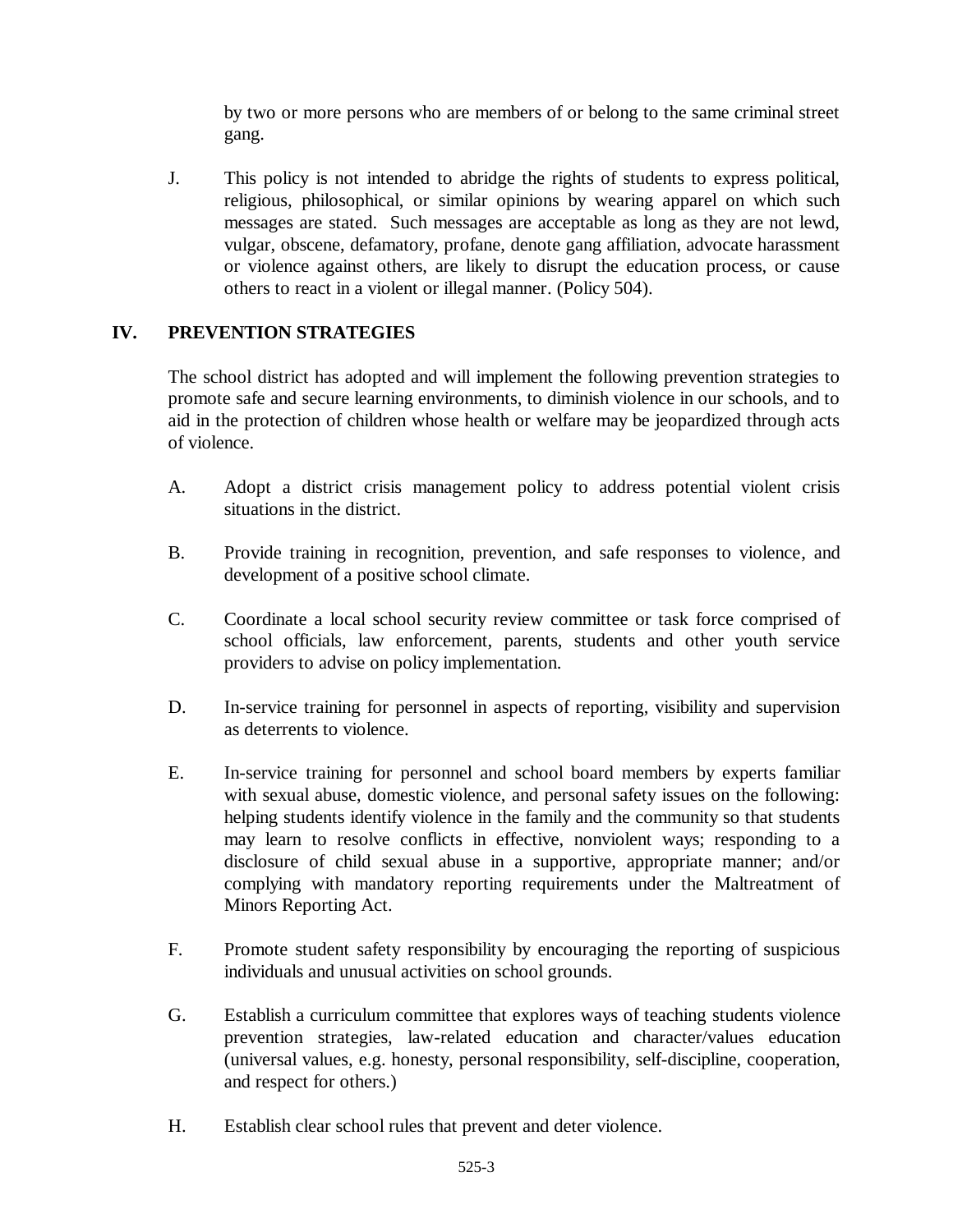- I. Develop cross-cultural awareness programs to unify students of all cultures and backgrounds, to develop mutual respect and understanding of shared experiences and values among students, and to promote the message of inclusion.
- J. Establish conflict resolution training, conflict management, or peer mediation programs for staff and students to teach conservative approaches to settling disputes.
- K. Develop curriculum that teaches social skills such as maintaining self-control, building communications skills, forming friendships, resisting peer pressure, being appropriately assertive, forming positive relationships with adults, and resolving conflict in nonviolent ways.
- L. Develop curriculum that teaches critical viewing and listening skills in analyzing mass media to recognize stereotypes, distinguish fact from fantasy, and identify differences in behavior and values that conflict with their own.
- M. Develop student safety forums that both inform and elicit students' ideas about particular safety problems in the building.
- N. Develop a student photo or name identification system for quick identification of the student in case of emergency.
- O. Develop a staff photo or name identification system using identification badges for quick identification of unauthorized people on campus.
- P. Require all visitors to check-in the main office upon their arrival and state their business at the school. A visitor badge may be issued for easy identification that the visitor is authorized to be present in the school building.
- Q. Develop curriculum on character education including, but not limited to, character qualities such as attentiveness, truthfulness, respect for authority, diligence, gratefulness, self-discipline, patience, forgiveness, respect for others, peacemaking, and resourcefulness.
- R. Develop curriculum on child sexual abuse prevention for students, including age appropriate instruction on recognizing sexual abuse and assault, boundary violations, and ways offenders groom or desensitize victims, as well as strategies to promote disclosure, reduce self-blame, and mobilize bystanders. The curriculum may be created in consultation with federal, state, and local agencies and community-based organizations, including the Child Information Gateway website maintained by the United States Department of Health and Human Services, to identify research-based tools, curricula, and programs to prevent child sexual abuse.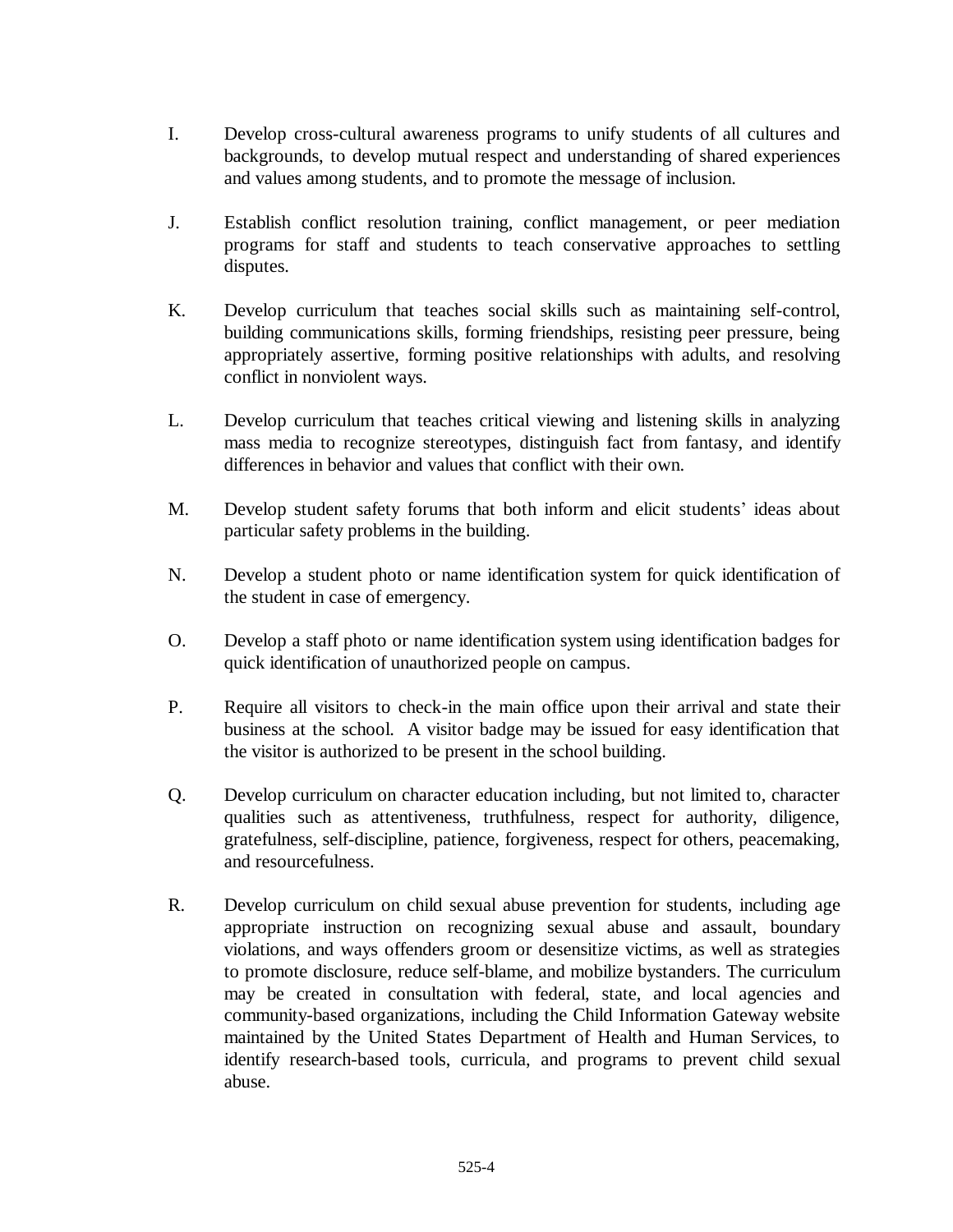S. Provide training to all school personnel on recognizing and preventing sexual abuse and sexual violence which may include training on mandatory reporting requirements provided on the Department of Education's website and reviewing the Code of Ethics for Minnesota Teachers.

# **V. STUDENT SUPPORT**

- A. Students will have access to school-based student service professionals, when available, including counselors, nurses, social workers, and psychologists who are knowledgeable in methods to assist students with violence prevention and intervention.
- B. Students will be apprised of school board policies designed to protect their personal safety.
- C. Students will be provided with information as to school district and building rules regarding weapons and violence.
- D. Students will be informed of resources for violence prevention and proper reporting.

### **VI. PERSONNEL**

- A. School district personnel shall comply with the school weapons policy (Policy 501) and the school hazing policy (Policy 526).
- B. School district personnel shall be knowledgeable of violence prevention policies and report any violation to school administration immediately. School district personnel will be informed annually as to school district and building rules regarding weapons and violence prevention.
- C. School district personnel or agents of the school district shall not engage in emotionally abusive acts including malicious shouting, ridicule, and/or threats or other forms of corporal punishment. (Policy 507).
- *Legal References*: Minn. Stat. § 13.43, Subd. 16 (School District or Charter School Disclosure of Violence or Inappropriate Sexual Contact) Minn. Stat. § 120B.22 (Violence Prevention Education) Minn. Stat. § 120B.232 (Character Development Education) Minn. Stat. § 120B.234 (Child Sexual Abuse Prevention Education) Minn. Stat. § 121A.035 (Crisis Management Policy) Minn. Stat § 121A.05 (Policy to Refer Firearms Possessor) Minn. Stat. §§ 121A.40 – 121A.56 (Pupil Fair Dismissal Act) Minn. Stat. § 121A.44 (Expulsion for Possession of Firearm) Minn. Stat. § 121A.61 (Discipline and Removal of Students from Class) Minn. Stat. § 121A.64 (Notification)